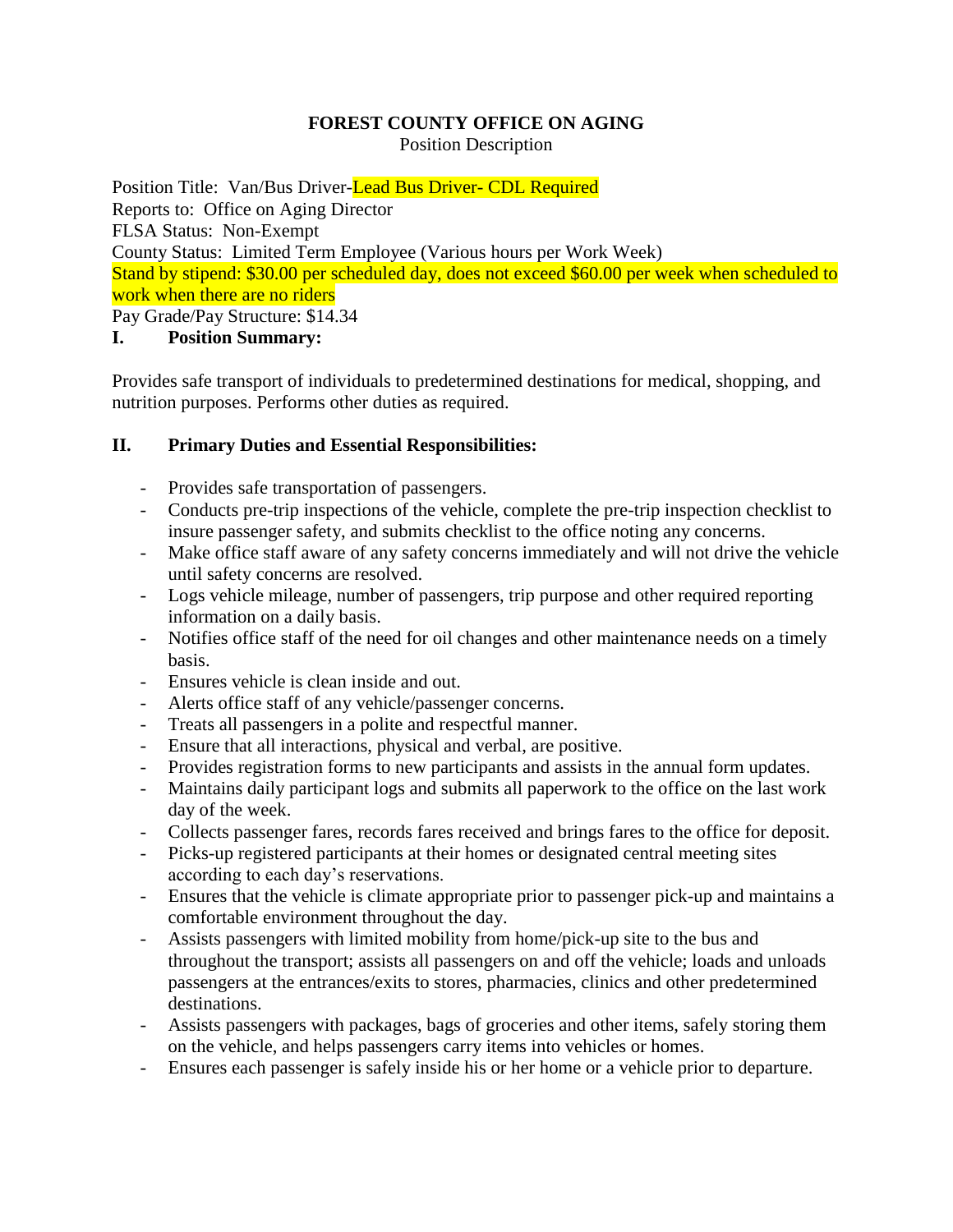- Responsible for maintaining of the buses and van. Transporting vehicles for maintenance to auto shops and ensuring vehicles are operating efficiently.
- Performs other duties as assigned by the Commission on Aging Director within the scope of responsibility and skill requirements for the job.

### **III. Additional Responsibilities**

- Insures privacy of all individuals by maintaining confidentiality of interactions and related paperwork.
- Willing to take part in the State approved Defensive Driving Course and other trainings.

## **IV. Supervision**

Receives direct supervision from the Commission on Aging Director who will spot check work for completeness, conformance with established policies and effective accomplishment.

## **V. Physical Demands and Work Environment**

*The physical requirements are those demands the employee is expected to encounter in the performance of the essential functions of the job. The work conditions are representative of those an employee encounters while performing the essential functions of this job.*

While performing the duties of this job, the employee is regularly required to engage in conversation and is required to speak and listen. The employee is frequently required to sit and use hands to grasp and place objects. The employee is occasionally required to walk and taste or smell. The employee must frequently lift and/or move up to 10 pounds and occasionally lift and/or move up to 50 pounds. Specific vision abilities required by this job include close vision, color vision and ability to adjust focus. Employee will have limited contact with the public.

Ability to work under conditions that require exposure to environmental factors such as heat and cold, pollen and dust, disease, blood and bodily fluids, second hand tobacco smoke, odors, animal bites, and violence. This exposure may cause some discomfort and presents a risk of injury.

#### **VI. Minimum Qualifications**

*To perform this job successfully, an individual must be able to perform each essential duty satisfactorily. The requirements listed below should be representative of the knowledge, skill and ability required. Reasonable accommodations may be made to enable qualified individuals with disabilities to perform the essential functions.*

**Education:** High school diploma or equivalent preferred.

**Experience:** One (1) year of experience transporting the elderly in the private or public sector preferred.